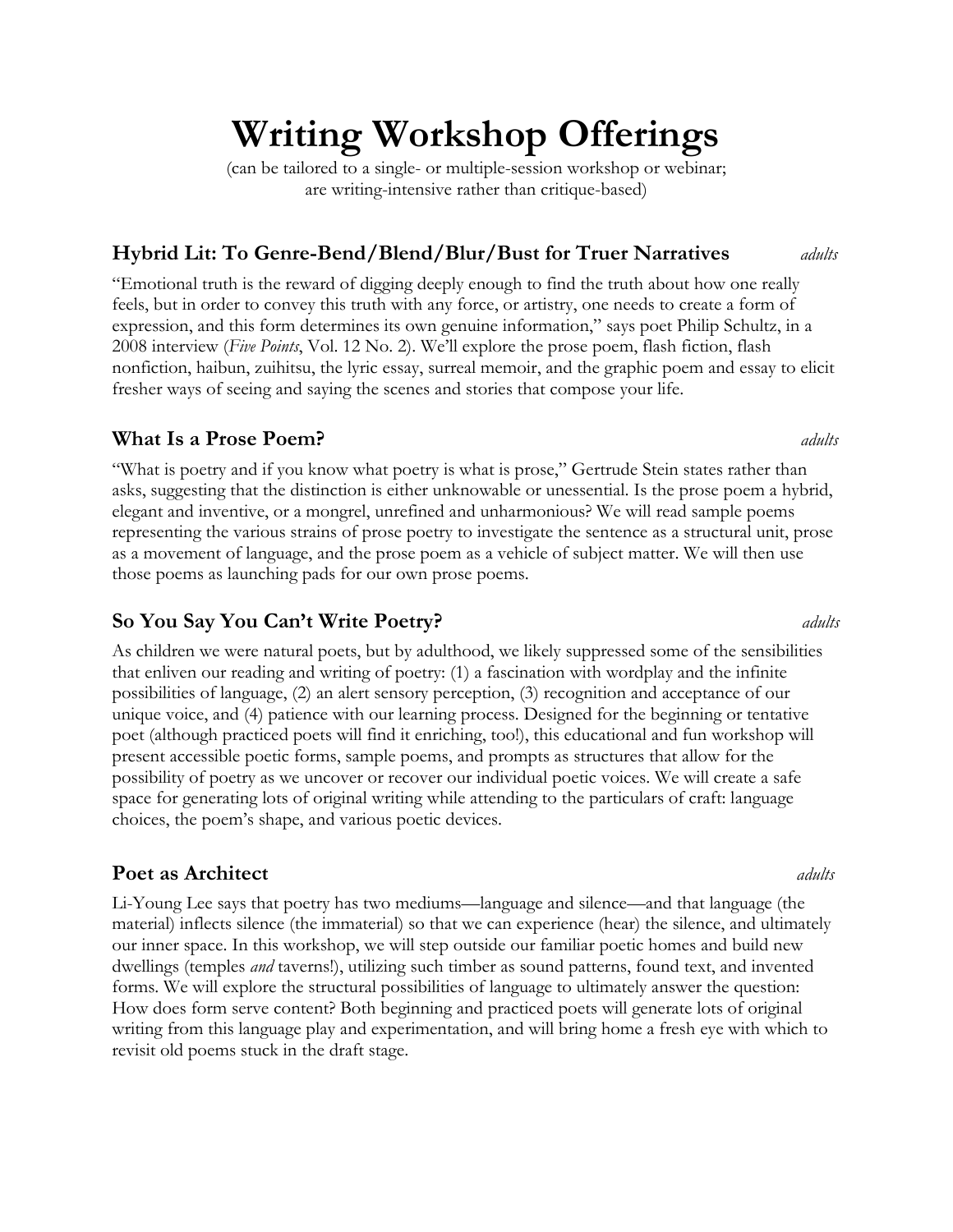### **Poem=Sound=Body** *adults*

Ezra Pound said that poetry begins to atrophy when it departs too far from music, and music begins to atrophy when it departs too far from the dance. How do we source our poems from our own body's rhythms, so that our poems are bodies of sound—sound bodies—durable because they are built from the language's meaning *and* music? In this workshop, for beginning and practiced poets, we will generate lots of new writing while attending to sound, with sample poems selected for their musicality. Memorable poems are often those that get inside and move both our brain (what's said is heard) and our body (what's unsaid is felt).

### **eKpHrAsIs: Visual Art as Spaces for Poetry** (*can be conducted in an art gallery*) *adults*

John Berger said, "Seeing comes before words." How may we *see*, that is, experience a painting, a sculpture, an artist's body of work, such that we can locate our unrealized poems and build them beyond mere description of the visual art? During this workshop, we will look at examples of ekphrastic poems, then move freely through the gallery spaces (or supplied art books) to generate our own.

# **Poetry of Place** *adults*

"Is it certain that a true poet occupies a place? Is the poet not that which, in the eminent sense of the term, *loses place*, ceases occupation, precisely, and is thus the very opening of space?" queries Emmanuel Levinas, in his book *Noms Propres*. Via sample poems and the composition of our own poems, we will investigate how poets construct place as both a literal and an ontological location, asking these questions: How do we locate ourselves? How do we dislocate and relocate ourselves? Is a poem a means of placement—or displacement—for its writer and its reader/listener?

# **Form First** *adults*

Writers, visual artists, architects, designers, even fitness instructors—all have something to say about form versus content or function. While Öyvind Fahlström is pragmatically reasonable when, in his "Manifesto for Concrete Poetry," he asserts, "Nowadays there is a tendency for the unifying element to be the content, both in terms of the subject described and the ideas it represents. But it is best if form and content function as one," what if we explore the structural possibilities of all the literary genres and let form determine content? What if we, should content arise first, consider which genre, and which form inside that genre, best serves that content?

# **Writing Your Spiritual Mosaic** *adults*

"Any moment, if you pay enough attention to it, will act as a hologram for meaning and truth," said poet Christopher Merrill (at the Associated Writing Programs' 2012 conference). What moments, grand and mundane, religious and secular, stand out as signposts and milestones along your humanspirit journey? We will explore those moments, in prose and verse, generating enough writings that may be assembled into a mosaic-like spiritual narrative that you can add to ongoingly.

# **Writing Au Naturel** and **adults** and **adults** and **adults**

Susan Griffin, in *Woman and Nature: The Roaring Inside Her*, says, "We know ourselves to be made from this earth. We know this earth is made from our bodies. For we see ourselves. And we are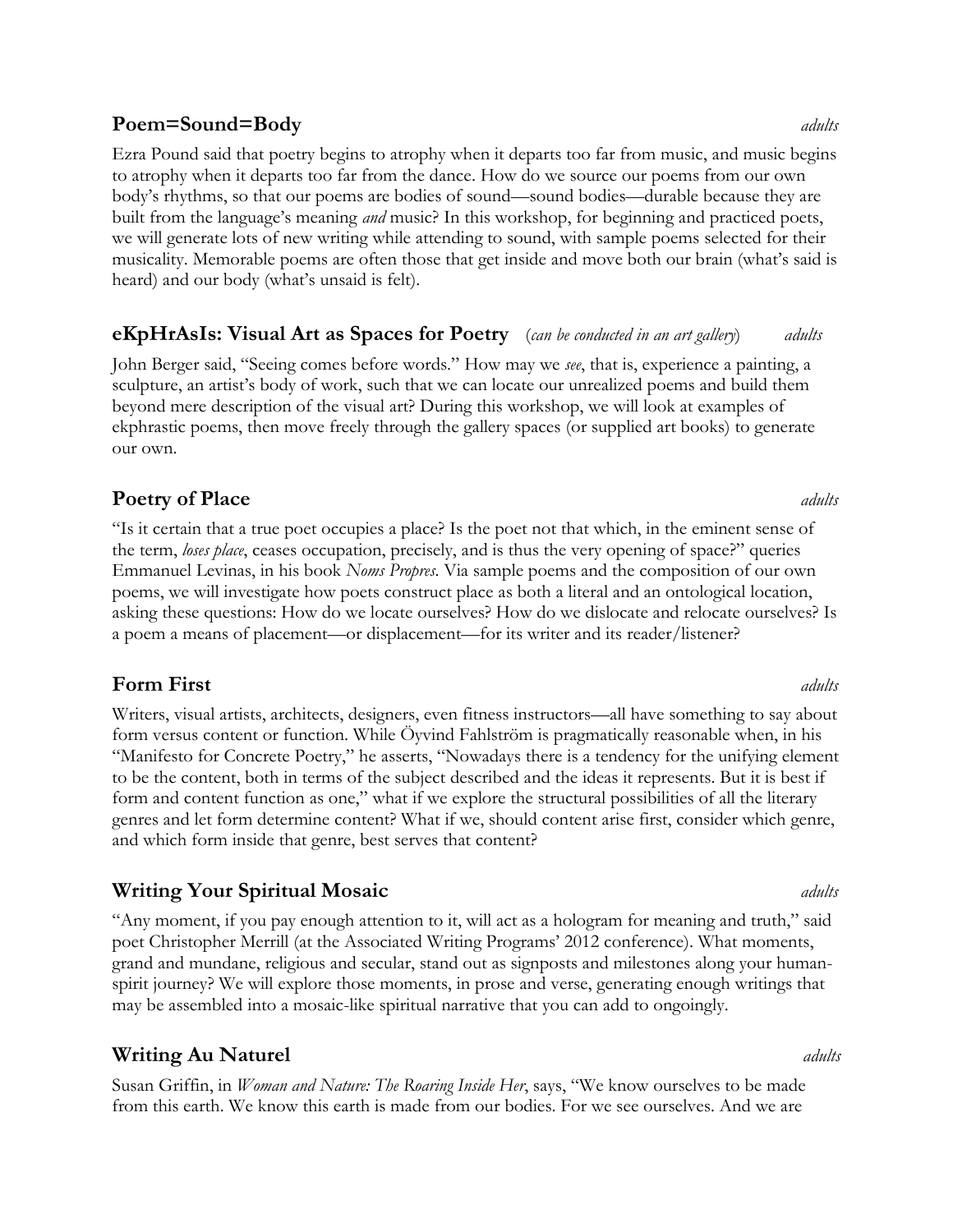nature. We are nature seeing nature. We are nature with a concept of nature. Nature weeping. Nature speaking of nature to nature." Modern culture—industry, technology, urbanization, prosperity—has disconnected us from the natural world. How do we reconnect with and bare our own wildness so that our nature writing transcends mere description of nature-nature and transforms our subject-object relationship with it? How do we become "nature speaking of nature"?

### **Poem as Map** *adults*

T.S. Eliot wrote, in "Little Gidding," from *Four Quartets*, "We shall not cease from exploration / And the end of all our exploring / Will be to arrive where we started / And know the place for the first time." Poems: relentless navigations of self that return us more recognizable to ourselves—and wonderfully less so. We will engage, both individually and collaboratively, in inventive exercises designed to have us write—content- and form-wise—beyond what we already know. And we will inquire into the map/poem as an instrument of communication, persuasion, and power, and the possibility (or desirability) of a poem's being an impartial reference object—what we assume a map is.

### **Poet as Witness of a Moment** *adults*

Paul Eluard wrote, "There is another world, and it is in this one." Poems we remember, poems we return to, likely presence for us what it means to be human, or spirit incarnate. How do we write poems that transcend mere description of our visible world? Conversely, how do we write poems about the invisible world, without weighty abstractions, and instead with the sensory details of our earthbound lives? In this workshop, we will look at poems by other poets to discuss whether they successfully or unsuccessfully bear witness to human experience. We will then generate our own poems while attending to aspects of poem-making that establish the poet as credible witness.

### **A poem is a poem is a poem...** *children, 3<sup>rd</sup> grade*  $\breve{\mathcal{C}}$  *up, or younger if accompanied by adult*

List poem. Acrostic. Concrete poem. Haiku. Chant poem. Limerick. Partner poem. Ode. So many fun ways to write a poem! In this workshop, we will work, stretch, roll, and mold language into crazy and not-so-crazy word-art that can stand alone or be illustrated with pictures.